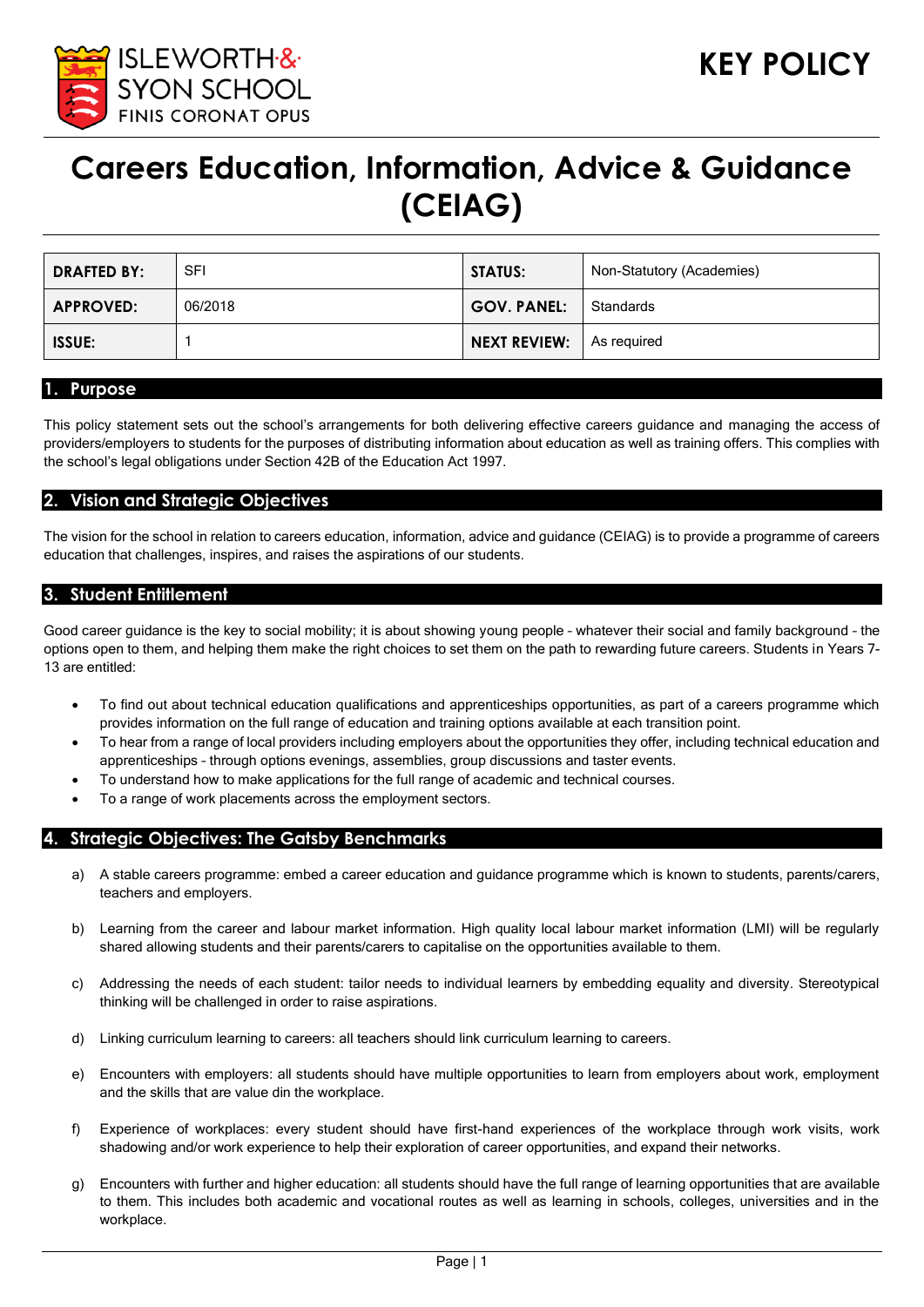h) Personal guidance: every student should have opportunities for one-to-one guidance interviews.

# **5. Management of Provider / Employer Access Arrangements**

#### **5.1. PROCEDURE**

A provider/employer wishing to request access should contact the Careers Leader.

#### **5.2. OPPORTUNITIES FOR ACCESS**

A number of events, integrated into the school careers programme, will offer providers/employers an opportunity to visit school and speak to students and/or their parents/carers:

|                   | <b>AUTUMN TERM</b>                                                                                                                                                                                                    | <b>SPRING TERM</b>                                                                                                                                                                                   | <b>SUMMER TERM</b>                                                                                                                                                                                         |
|-------------------|-----------------------------------------------------------------------------------------------------------------------------------------------------------------------------------------------------------------------|------------------------------------------------------------------------------------------------------------------------------------------------------------------------------------------------------|------------------------------------------------------------------------------------------------------------------------------------------------------------------------------------------------------------|
| Year <sub>7</sub> | <b>Events for University</b>                                                                                                                                                                                          | Life skills - assembly and tutor<br>group opportunities.                                                                                                                                             | $\bullet$<br>Life skills - assembly and<br>tutor group opportunities.<br>Wider Learning Week (WLW)<br>$\bullet$                                                                                            |
| Year 8            | Events for University Technical<br>Colleges                                                                                                                                                                           | Life skills - assembly and<br>$\bullet$<br>tutor group opportunities.<br>Y8 options event: arts<br>$\bullet$                                                                                         | Life skills - assembly and<br>$\bullet$<br>tutor group opportunities.<br>Wider Learning Week (WLW)<br>$\bullet$                                                                                            |
| Year 9            | Event for University,<br>$\bullet$<br><b>Technical Colleges</b><br>'Speed Networking' event<br>$\bullet$<br>with providers and<br>employers.<br>LMI distribution.<br>$\bullet$                                        | KS4 options event.<br>$\bullet$<br>LMI distribution.<br>$\bullet$                                                                                                                                    | <b>PSHCE</b> preparatory<br>$\bullet$<br>sessions.<br>LMI distribution.<br>$\bullet$                                                                                                                       |
| Year 10           | <b>PSHCE and Life Skills - work</b><br>$\bullet$<br>experience (WEX)<br>preparation sessions.<br>LMI distribution.<br>$\bullet$                                                                                       | Search for work placement.<br>$\bullet$<br>Intensive form tutorials.<br>$\bullet$<br>Employer breakfast<br>$\bullet$<br>meetings.<br>LMI distribution.<br>$\bullet$                                  | Life skills - assembly and<br>$\bullet$<br>tutor group opportunities.<br>PSHCE - health & safety.<br>$\bullet$<br>Two-week work placement.<br>$\bullet$<br>LMI distribution.<br>$\bullet$                  |
| Year 11           | $\bullet$<br>Life Skills - assembly on<br>opportunities at 16.<br>Employer breakfast event.<br>$\bullet$<br>LMI distribution.<br>$\bullet$                                                                            | Post 16 evening with alumni<br>$\bullet$<br>speakers.<br>Post 16 taster sessions.<br>$\bullet$<br>LMI distribution.<br>$\bullet$                                                                     |                                                                                                                                                                                                            |
| Year 12           | Higher Education Fair.<br>$\bullet$<br>Post 18 assembly -<br>$\bullet$<br>apprenticeships.<br>Life skills programme within<br>$\bullet$<br>tutor time.<br>Medics club.<br>$\bullet$<br>LMI distribution.<br>$\bullet$ | Small group sessions: future<br>$\bullet$<br>education, training and<br>employment options.<br>Employer breakfast event.<br>$\bullet$<br>Medics club.<br>$\bullet$<br>LMI distribution.<br>$\bullet$ | Small group sessions: future<br>$\bullet$<br>education, training and<br>employment options<br>Wider learning week - one<br>$\bullet$<br>day employability workshops,<br>CV writing and interview<br>skills |
| Year 13           | $\bullet$<br>Workshops - HE and higher<br>apprenticeship applications.<br>Employer breakfast event.<br>$\bullet$                                                                                                      |                                                                                                                                                                                                      |                                                                                                                                                                                                            |

5.2.1. The school's Careers Leader will lead on developing an employability programme; this will include brokering partnership work with employers as well as alumni. Effective employer engagement will require close scrutiny of the school policy on safeguarding, in particular, the school's approach to allowing providers / employers into school as visitors to talk to students.